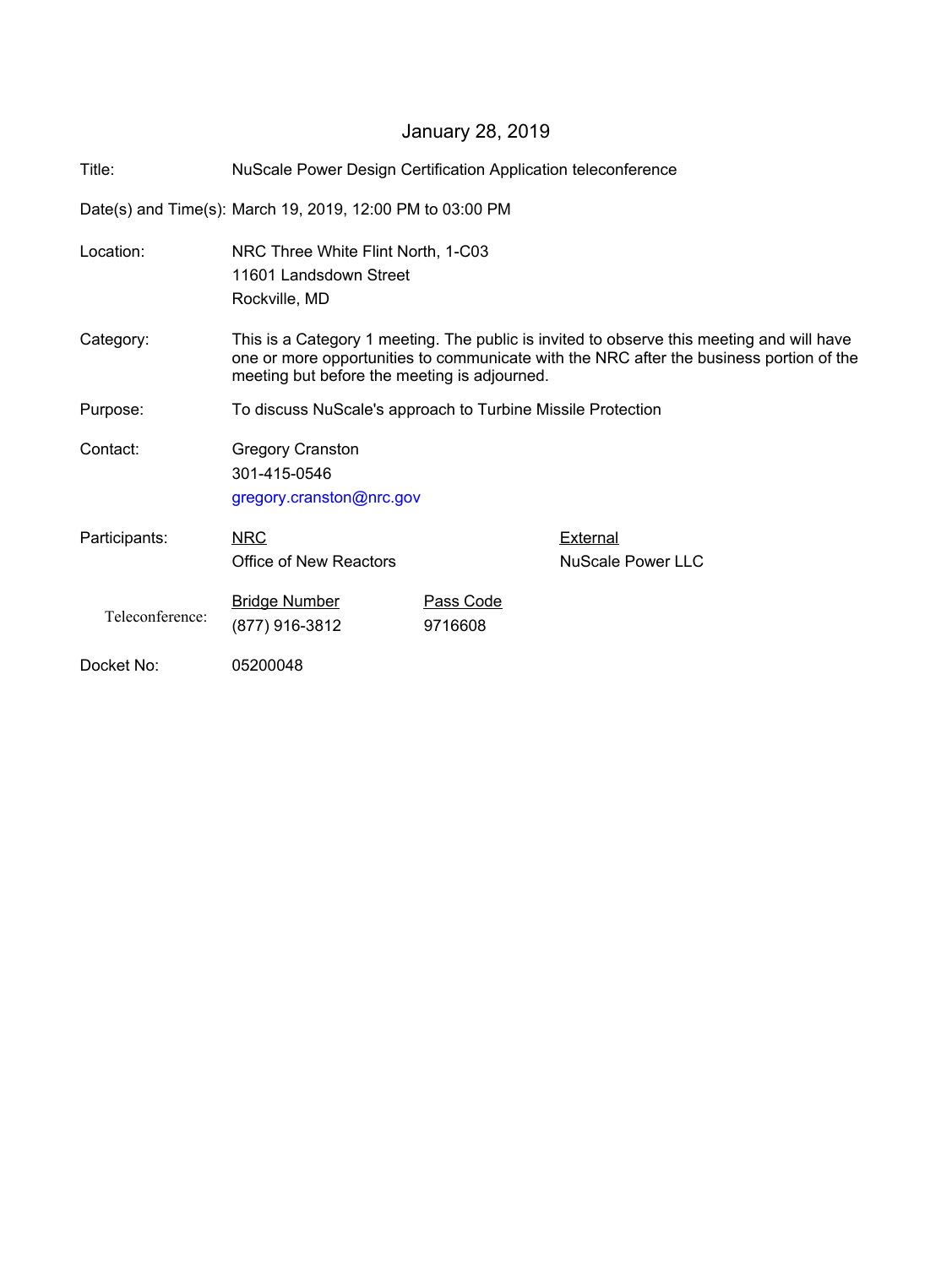## PUBLIC MEETING AGENDA

## NuScale Power Design Certification Application teleconference

March 19, 2019, 12:00 PM to 03:00 PM

NRC Three White Flint North, 1-C03 11601 Landsdown Street Rockville, MD

> **Speaker**  $All$ NRC/NuScale All NRC/NuScale

 $1:00-1:15$  pm  $1:15-2:15$  pm 2:15-2:30 pm 2:30-3:00 pm

**Time** 

**Topic** Introductions Topic (TBD) Questios from the Public Closed portion (if needed)